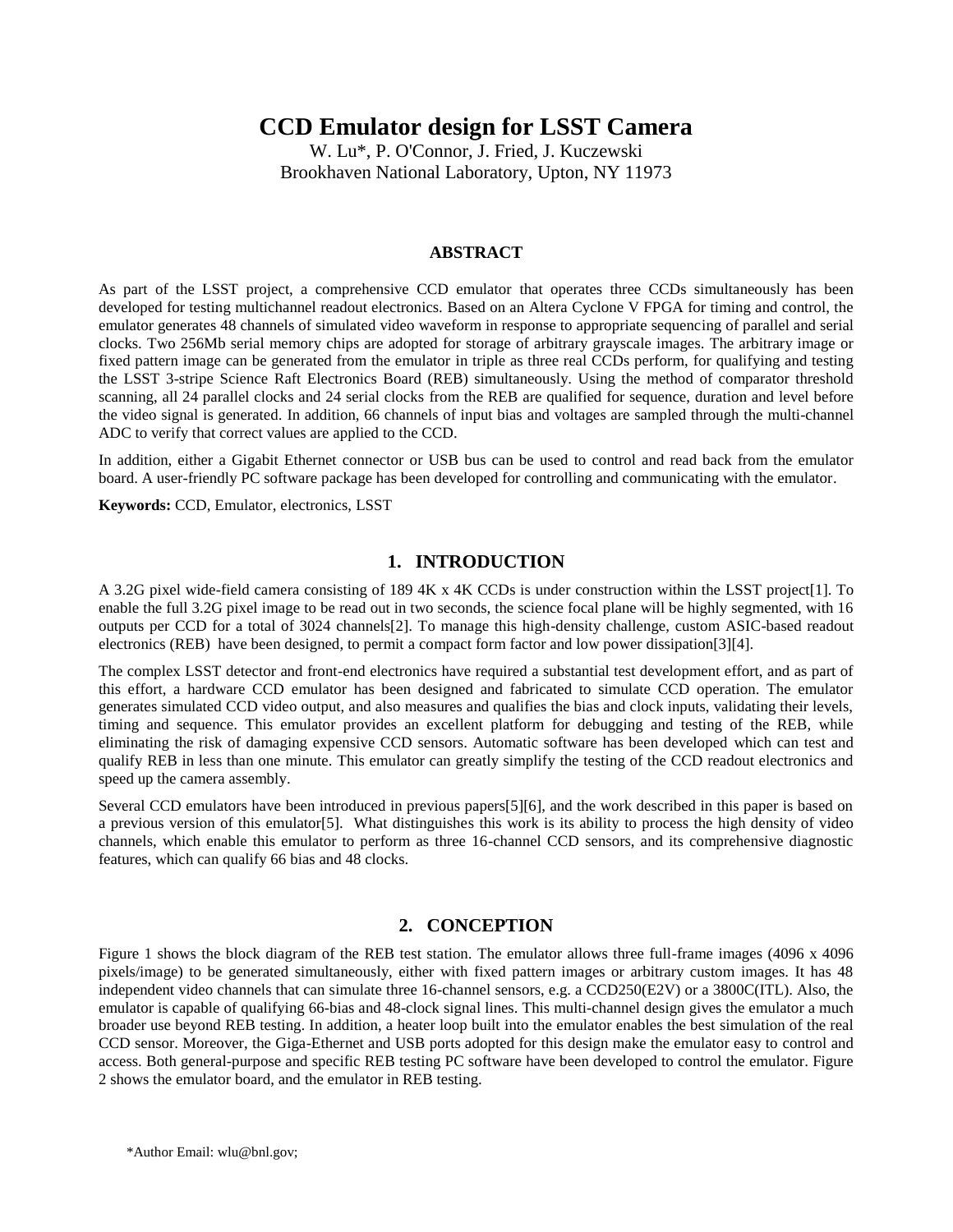

Figure 1, Block diagram of REB test station



Figure2, (a) CCD Emulator board, (b) Emulator in REB test station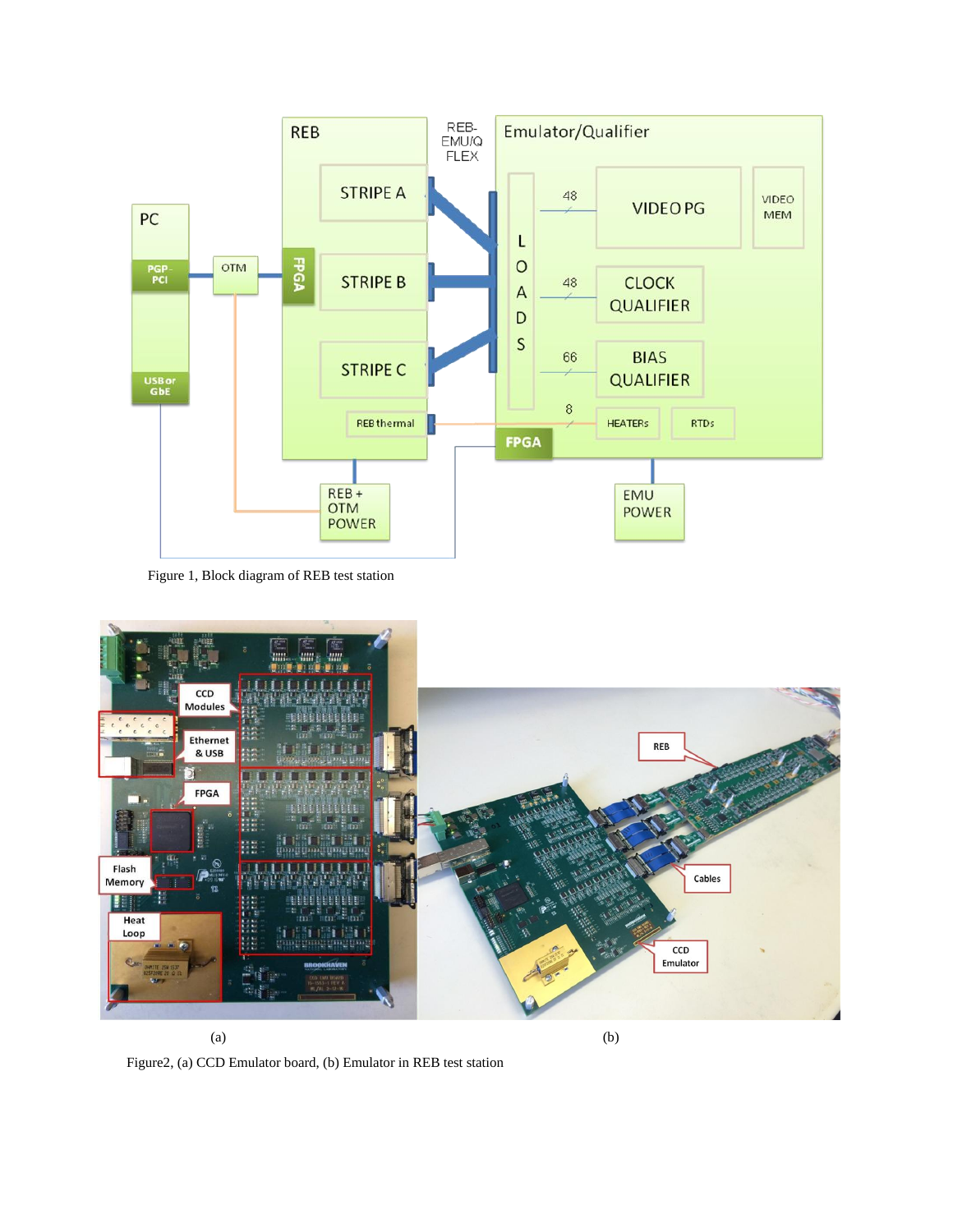# **3. ELECTRONICS**

The CCD Emulator electronics consist of 5 primary blocks: FPGA, CCD Module, Communicating Ports, Flash Memory and Heater Loop, as shown in Figure 3. The following section will describe each part in detail. The emulator is supplied with +5V, +6V, -6V, and the total power consumption is 4.3W.



Figure 3. Block diagram of the CCD emulator

# **3.1 FPGA**

An Altera Cyclone V FPGA (5CGXFC7D7F27) is adopted in this design due to the large number of logic elements and user defined IO. The FPGA is the central processor in the design, and all the peripheral blocks are directly connected to it. With specially designed firmware, the FPGA implements the different functions, such as CCD emulation, Clock Sweeping, Bias sampling, USB and Ethernet communication, and Flash memory Read/Write, etc. Even with the multichannel and multi-function characteristics implemented here, only a fraction of the FPGA resources are used, due to the optimization of the firmware. Table 1 shows the fraction of FPGA resources used. In addition, a 64 Mb PROM (EPCQ64) is connected to the FPGA, for the purpose of power-on configuration.

Table 1. FPGA resources used, in percent.

| <b>FPGA Resources</b> | <b>Percent</b> |
|-----------------------|----------------|
| Logic Elements        | 10%            |
| <b>Block Memory</b>   | 4%             |
| PLL <sub>s</sub>      | 19%            |
| <b>IO</b> Pins        | 53%            |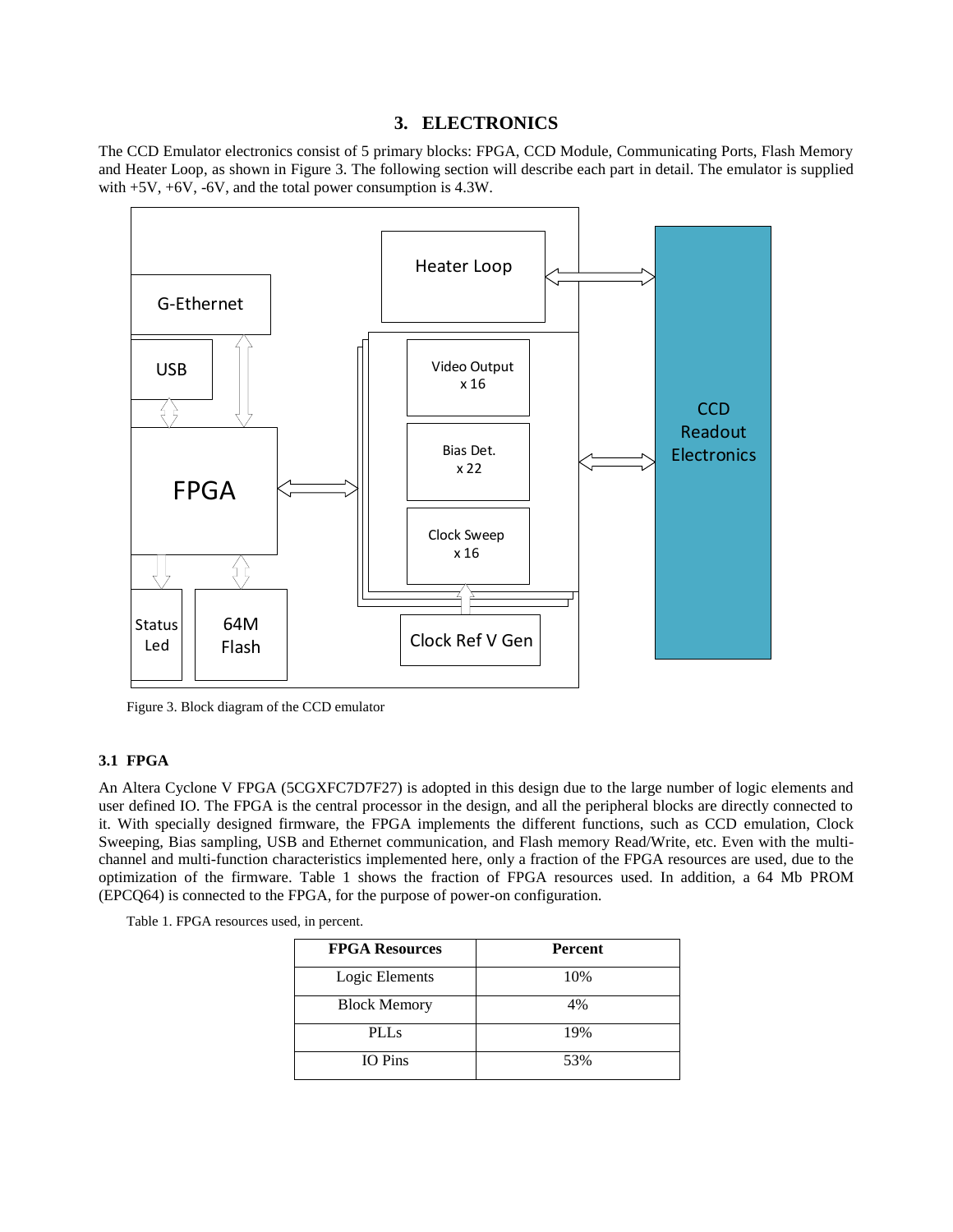## **3.2 CCD Module**

Three CCD modules exist in the emulator, and constitute the key part of the emulator. On the one hand, each CCD module works like a real CCD. Once provided with proper bias and clock, it can respond with 16 output video signals. On the other hand, the CCD module checks the bias supplies, and qualifies the clocks in sequence, duration and level. Based on this, the CCD module can be subdivided into 3 parts: Video Generation, Bias Detection, and Clock Detection.

## **3.2.1 Video Generation**

Each CCD module includes 16 channels of output video signal, with a total of 48 channels on the emulator. With many channels for implementation, the diagram was designed as simply as possible. Figure 4(a) shows the diagram for generation of the output video signal, where a 12-bit DAC has been adopted for this design. Due to the high-speed serial interface, the DAC has an update rate of 2.47 MSPS, which is capable of generating the video signal at 1.23 MHz. A high bandwidth amplifier is used for driving the video signal with a rise time of 80 ns when fully loaded. For the best emulation, the CCD output stage is configured with R1 and C1 in the emulator. The drain voltage (OD) generates a current through R1, feeding to the output video signal (OS), while the video signal is transferred out through a block capacitor C1. Figure 4(b) is the actual video signal waveform generated by the emulator.

A video pattern generation algorithm was introduced in a previous version of the emulator[5]. In addition to arbitrary images, several fixed-pattern images can be generated by the emulator, based on the FPGA algorithm. The pattern images include: Flat, Bar (Stripe), Checkerboard, Gradient Horizontal, Gradient Vertical, Pixel-Bar Horizontal, Pixel-Bar Vertical, Pixel Checkerboard, Chirp Horizontal, Chirp Vertical, Chirp Checkerboard, etc.



Figure 4. (a)Video generation diagram. (b) Output video signal generated by the CCD emulator.

#### **3.2.2 Bias Detection**

Twenty-two bias levels can be qualified in each CCD module, including Output Drain voltage, Reset Drain voltage, Output Gate voltage, etc. Three 8-channel 12-bit ADCs are used to sample these biases. The ADC works at a sampling rate of 1 mega-sample per second (MSa/s).

#### **3.2.3 Clock Detection**

To meet the LSST REB testing requirements, each CCD module should measure and qualify eight parallel clocks and eight serial clocks. For each clock, all the sequence, duration and level information should be recorded. A special diagram is designed to meet this requirement in a compact schematic architecture.

Figure 5(a) is the diagram of serial clocks and reset gate clock detection. The serial and reset clock are loaded with actual capacitors in much the same way that real CCD sensors have. After the load, the clock is connected to one of the ports of the fast propagation comparator. The other port of the comparator, acting as a threshold of the comparator, is connected with a DAC output, which is controlled by FPGA. The output of the comparator is sampled by the FPGA with a 100 MHz clock. When sweeping the DAC output from low to high, the clock's low and high levels can be determined by counting on the comparator output. The parallel clocks are detected with a similar configuration.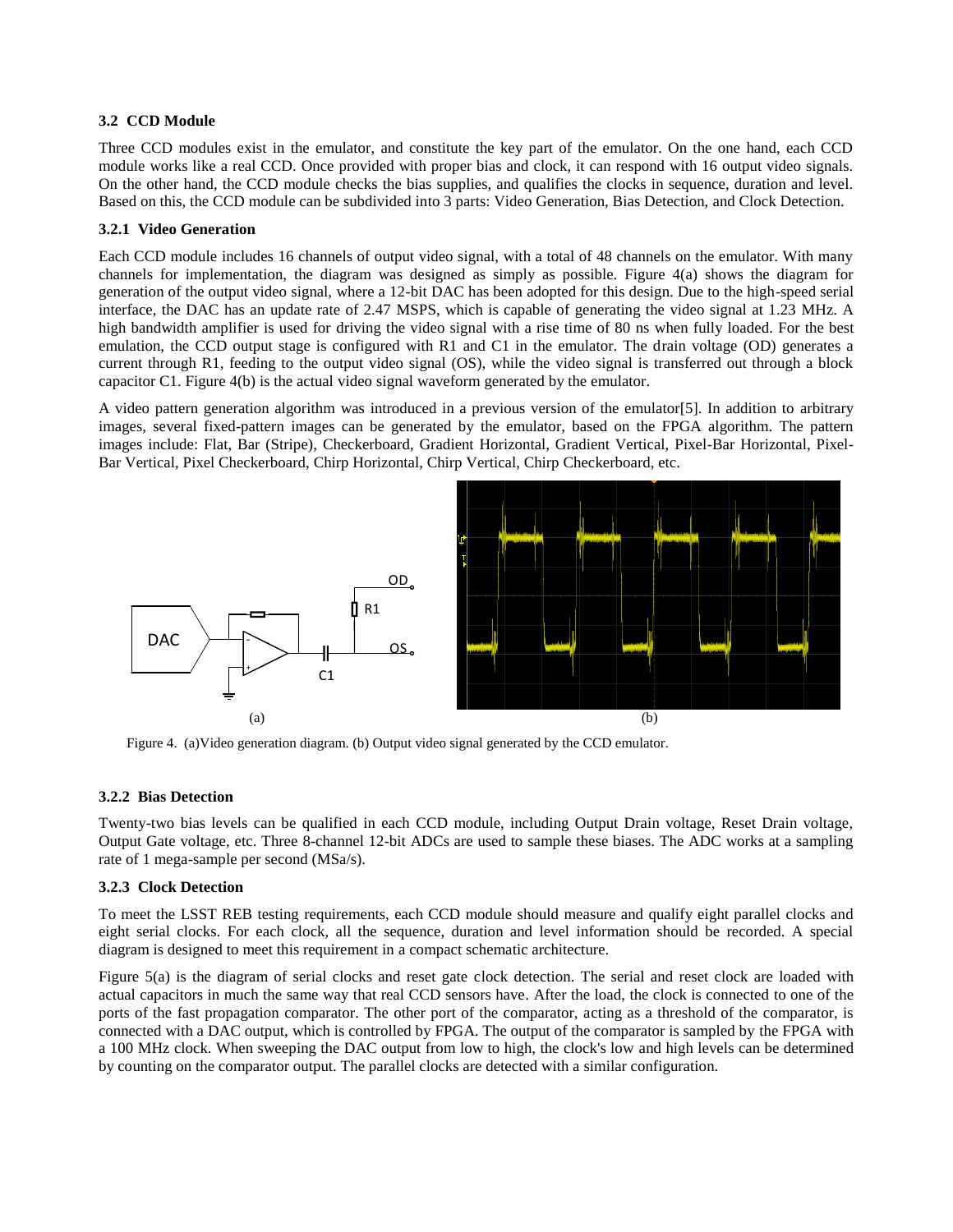When the emulator is used for qualifying the clock, first the threshold is set at the middle of the clock level. By counting on the output of the comparator, the period of each clock and the sequence of all the clocks can be determined. Second, by sweeping the threshold through the bottom to the top, the low level and high level of each clock can also be determined.

For accuracy, a 12-bit DAC is used to qualify the 10V input signal. All 24 serial clocks share one DAC for the purpose of circuit simplicity. In the sweeping method, a total of  $2^{12}$ =4096 levels should be resolved. As an alternative solution, binary search can also be used to determine clock levels in sequence. Utilizing this method, the total number of levels that should be resolved is:  $12 *2 *24=576$ . Compared with the time efficiency, the binary search is applied here. Figure 5(b) shows the binary search process for one serial clock.



Figure 5. (a) The schematic for Serial clock and Reset Gate clock detection. (b) Clock level sweep in the binary search method. The yellow line is the serial clock signal, while the blue line is the sweeping signal.

#### **3.3 Communicating Ports**

Based on FPGA, a self-designed UDP module combines with an Altera Ethernet MAC IP core to implement Giga-Ethernet protocol on the CCD emulator, which is used to communicate with a personal computer. The Ethernet port is mainly used to configure the emulator, to read the testing information from the emulator for offline analysis, and to program the onboard flash memory.

A USB 2.0 port is added as an alternate option for communication. USB 2.0 is implemented with a Cypress CY7C68013A high speed USB peripheral controller.

#### **3.4 Flash Memory**

The emulator has two 256 Mb onboard flash memory chips for arbitrary image storage. Each flash memory is capable of storing two 16 M-pixel images. In addition, as high-performance serial flash, each memory has a read/write speed of 416 Mbps, which enable the 16-channel CCD's serial clock to work at as high as 3.25 MHz. Figure 6 shows a 16-channel arbitrary image which was generated by the emulator and read out by the REB.

FPGA firmware has been developed to configure, and to read/write the Flash memory. After power is applied, the configuration module sets the memory into high-speed mode. Through the Ethernet port and flash write module, the PC can write arbitrary image data to the memory. When the CCD emulator works in arbitrary image output mode, the read module delivers memory data to the output video channels.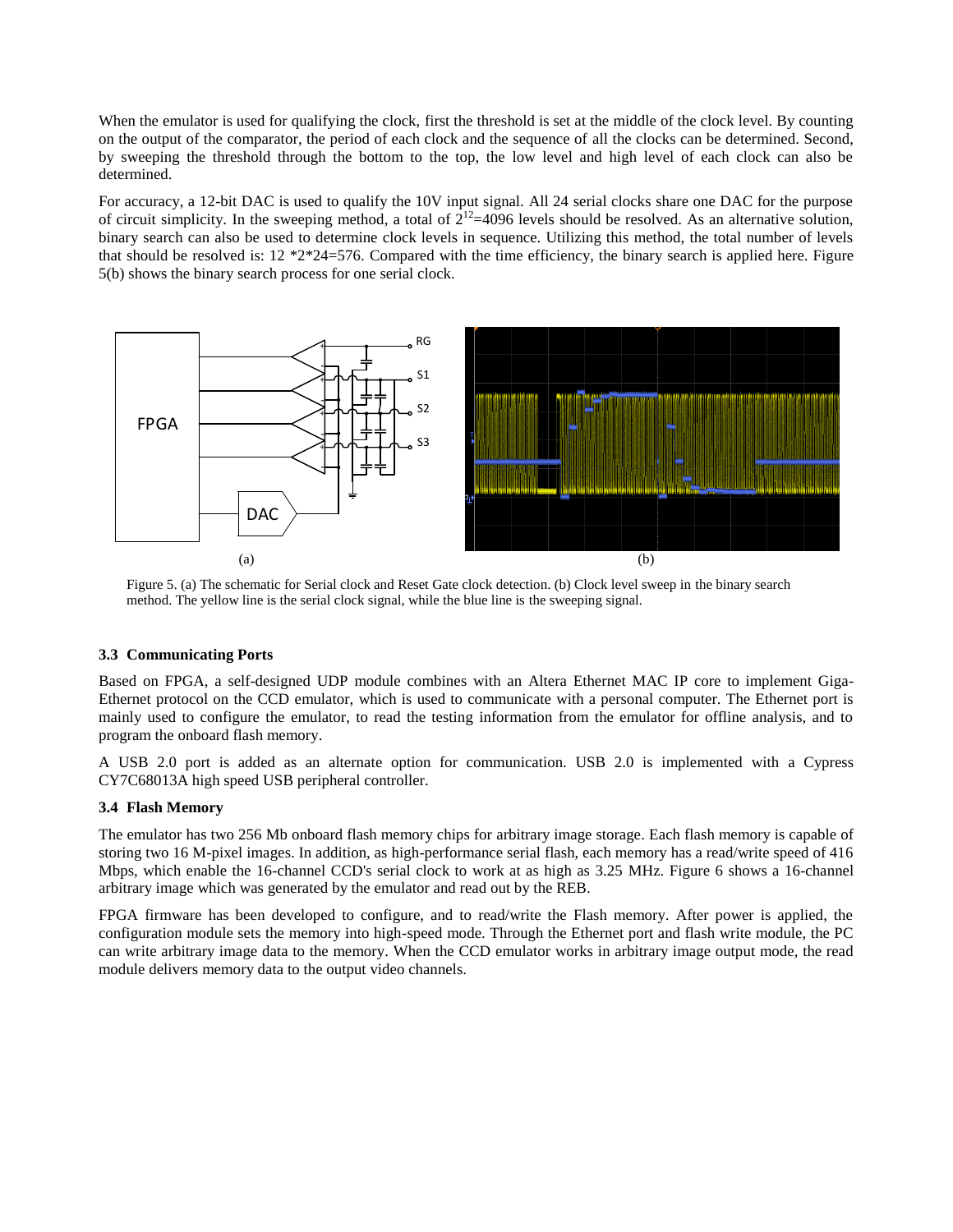

Figure 6. 16-channel arbitrary image generated by CCD emulator.

#### **3.5 Heater Loop**

Typically, scientific CCDs use a resistive temperature diode (RTD) sensor to precisely monitor the temperature of the CCD in the cryostat. Normally, there is always a power resistor located at the base-plate of the CCD sensor, to enable the CCD to work at a finely controlled temperature environment by control of the heater loop.

In this CCD emulator, there is one power resistor and four RTD sensors to emulate the heat loop. The heat loop is shown in Figure 2(a) left bottom corner. The specifications of both the power resistor and RTD sensor can be determined by the specific temperature requirement. For the LSST application, a 20 ohm, 25 W power resistor and four 100 ohm RTD sensors are used.

# **4. TEST**

#### **4.1 Video Generation**

The pattern image generated by the emulator is useful for qualifying the function and performance of the CCD readout electronics. Several pattern images can be generated by this CCD emulator. Figure 7 shows four full 16-channel CCD pattern images generated by the emulator and read out by the REB.

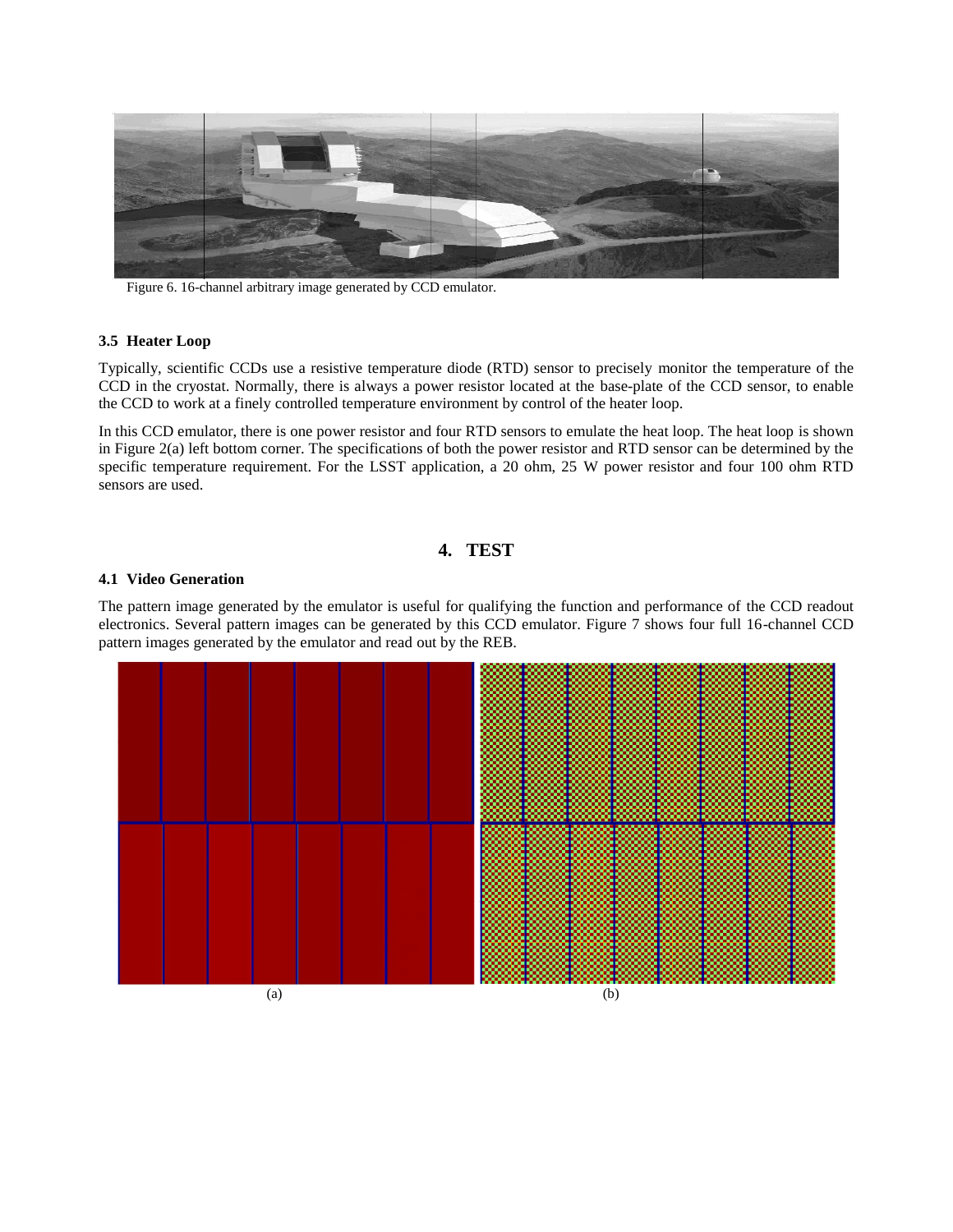

Figure 7. Video images generated by CCD emulator. (a) Flat Image, (b) Checkerboard, (c) Gradient Vertical, (d) Arbitrary Image (16-channel same).

# **4.2 Clock Sweep**

The resolution of the clock duration is determined by the frequency of the FPGA sampling clock, which is 100 MHz in this design. The linearity and resolution of the clock level sweeping is shown in Figure 8. As in the sweeping DAC, each ADU equals 2.44 mV; the clock sweeping module within this emulator can achieve a resolution of 3 mV.



Figure 8. Performance of clock level sweeping. (a) Linearity, (b) Histogram.

# **5. SUMMARY**

A high-performance CCD emulator with 48 output video channels, 48 clock detection channels and 66 bias detection channels, has been designed, fabricated and tested. With specially designed cables, the emulator can be used to commission the LSST CCD readout electronics and can speed up the camera assembly. Due to the high performance and multi-channel characteristic, the emulator has potential usage beyond our application as a CCD emulator.